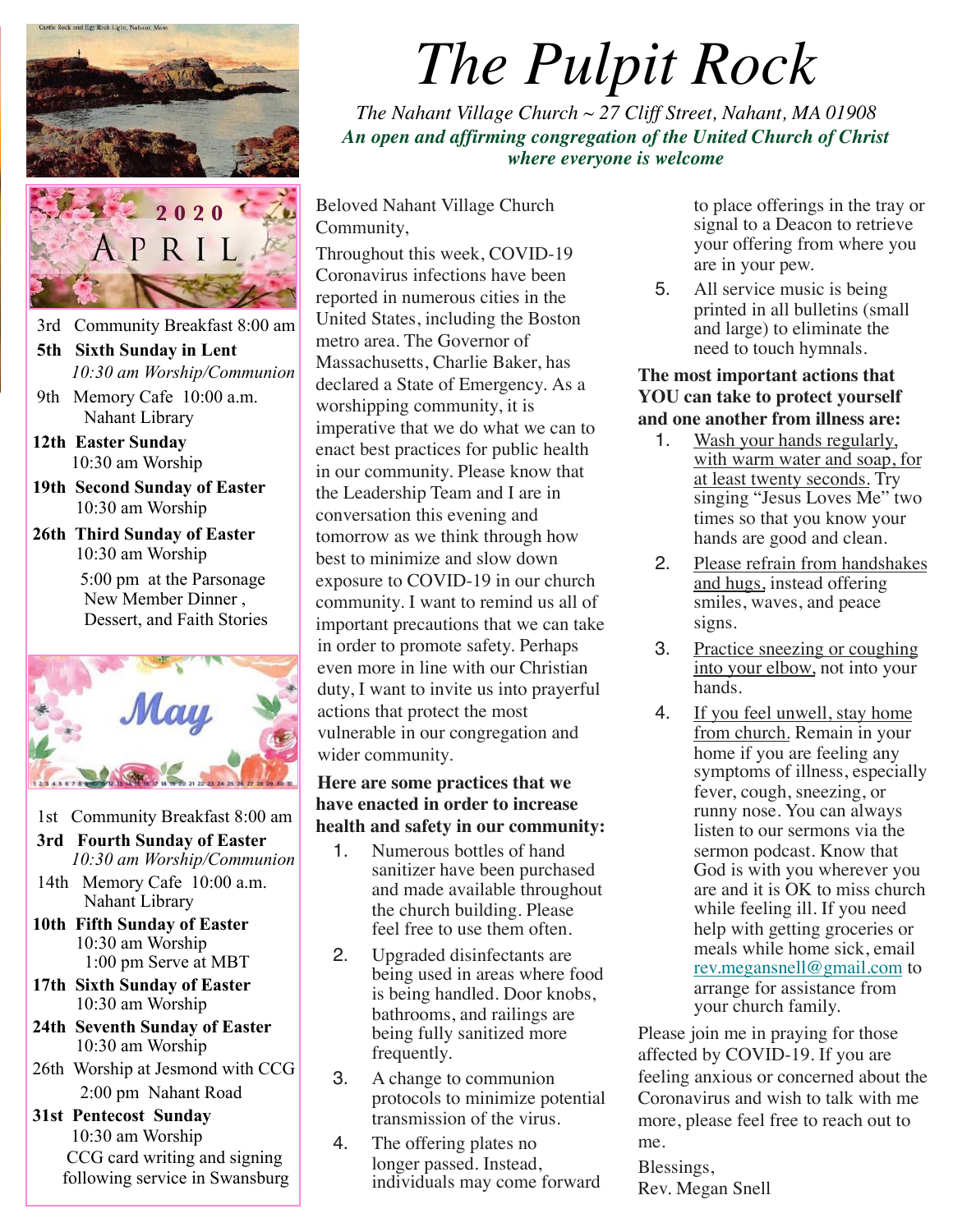#### **NVC Lenten Supper Club. Mark Your Calendars**

Each week, the group gathers for prayer, a guest speaker, discussion, bible study and a vegetarian potluck supper. For more information, contact Samantha at

978-530-7633.

**The group meets from 5:30 to 7:30 on the following dates:** Wednesday, April 1 Wednesday, April 8 Wednesday, April 15

### **Connections, A Memory Café**

**Thursday, April 14th at 10:00 a.m. at the Nahant Public Library**



If you know of anyone concerned about memory loss, please spread the word about our efforts to make Nahant a more dementia friendly community. Sponsors of the Memory Cafe are the Nahant Public Library,

the Nahant Council on Aging, and the Nahant Village Church.

#### **Exhibit of works by fine artist Marilyn Goodrich April 5 through May 3**



This is the first in a series of art exhibits by Nahant artist that the Village Church is honored to host. Marilyn graduated with honors from

MA College of Art, with a B.F.A. in studio arts and art history. Her interest is in the intersection of literature and art, in calligraphy, illustrated books and manuscripts, art books, languages, and the sense of wonder.

Marilyn's artwork will be on display in the main entry way to the Church on Sundays from 10 am to 2 pm. A special gathering is planned for **Sunday, April 19 at 4 pm** to meet the artist and to hear a brief talk about the artwork on display. This will be followed by a reception. Be on the lookout for more information about her background and her artwork as we get closer to the Exhibit date.



**Nahant Community Breakfast Friday, April 3 at 8 a.m**  "**A Glimpse Into The Canine Mind: How To Learn What Your Dog Is Thinking" By Boston College Assistant Professor Angie Johnston**



In her talk, Angie will she light on what our dogs are thinking and how they are able to communicate with us. She will cover the latest research being done across the globe and right here at Boston College's new Canine Cognition Center to answer fundamental questions about our canine companions, such as "Do our dogs love us?" "Can our dogs understand us?" and "How have

dogs become our best friends?"

Angie directs the Canine Cognition Center and Social Learning Laboratory at Boston College where she is an assistant professor. She received her Ph.D. in Psychology from Yale University and her B.S. in Child Development from the University of Texas at Dallas. Her research on canine cognition and child development has received numerous awards from sources such as the National Science Foundation, and her work has been featured on NBC Nightly News, the Today Show, and Scientific American. She recently gave a presentation at the Museum of Science.

The free breakfast is served at 8 a.m. All our welcome. Spread the word and bring family members or friends.

The Accessibility Presentation Has Been Postponed.This presentation originally planned for the April breakfast has been postponed until a future breakfast to be announced at a later date.

**Compassionate Care Group (CCG)News**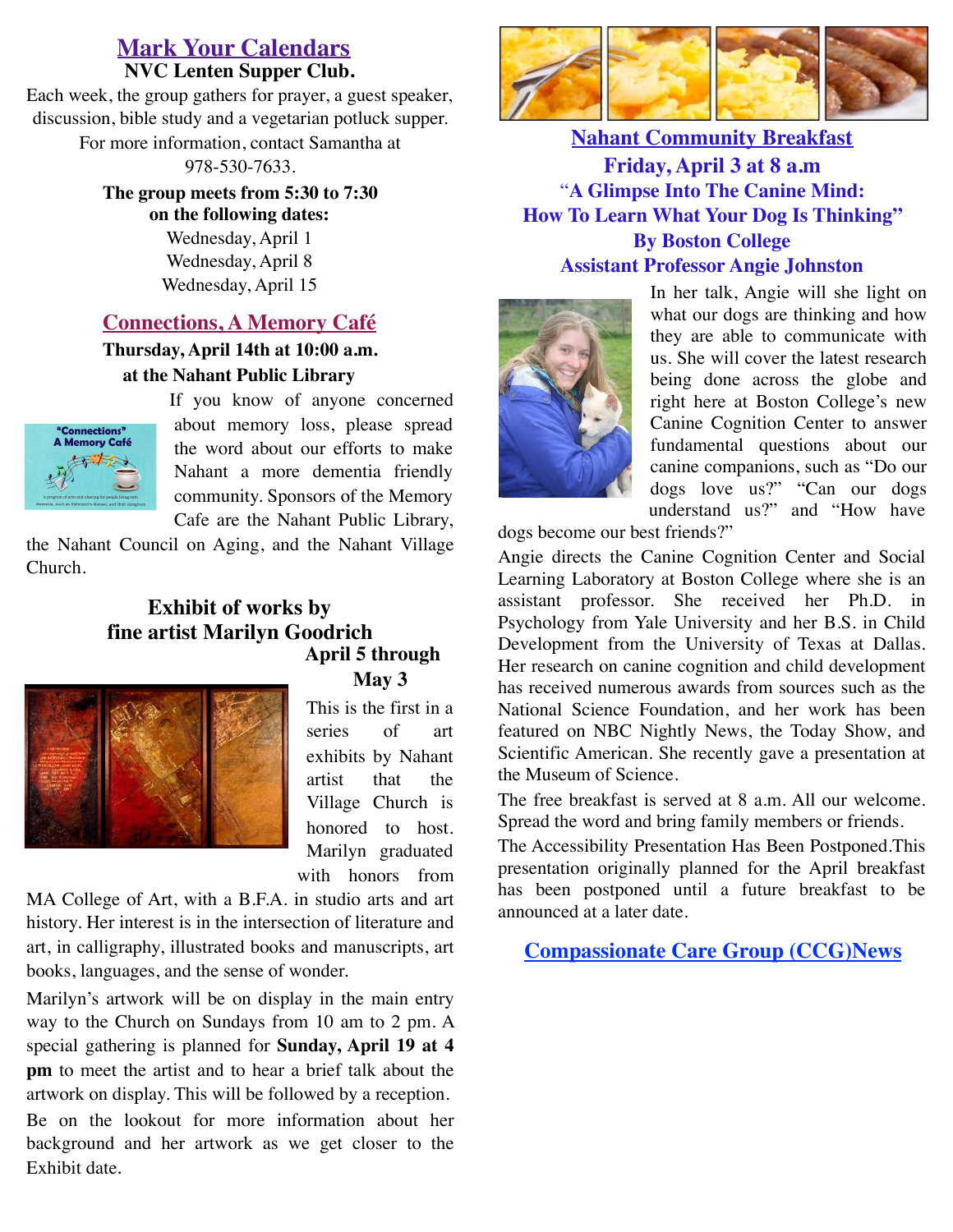#### **Easter Flower Orders**

This year the altar and sanctuary will be decorated with a variety of plants for Easter. The cost for a plant is \$10.00. If you would like to order plants, please use the form on the last page of this issue, or pick up a form in the Companionway. Please include your dedication. **The deadline for orders is Sunday, April 6, 2020.**

**The Wall That Heals** is coming to Nahant this summer. It will be on display from **July 29 to August 2**. It is a three-quarter replica of the Vietnam Veterans Memorial in Washington, DC. A lot of **volunteers are needed** for this event. Contact Lt. Col. Toby Quirk (US Army retired), Chaplain of the Chelsea Soldiers Home, to discuss this project and volunteer opportunities.

# **The Nahant Village Church is now accepting applications for the 2020 Elizabeth Peterson Parsons Scholarship**

The Elizabeth Peterson Parsons Scholarship applications are now available at the Nahant Village Church. The scholarship in the amount of \$500 will be awarded to a high school graduate of the Class of 2020 with Nahant Village Church affiliation, on the basis of his/her scholarship ands service to the church community. For more information or to request a scholarship application, please e-mail secretary@nahantvillagechurch,org.

#### **A Fond Farewell**

Susan Gilbert began her second retirement in late March to spend more time with her husband and on travel pursuits. Susan joined us as our Church Administrative Assistant in 2017, and she has served us very well in the three years that she was with NVC. We appreciate her dedication to the church and our congregation and thank her for her kindness and understanding. She extended a helping hand to many of us on numerous occasions. Thank you, Susan, for all you have done as our AA - you will be greatly missed! We send you our blessings and best wishes as you embark on this next retirement journey.

# **New Members Dinner and Faith Stories at the Parsonage**

Classes will conclude with dinner, dessert and faith stories at the parsonage on Sunday, April 26 at 5:00 p.m. All who wish may choose to formally join the church on Pentecost (Sunday, May 31, 2020). Whether you've been a part of NVC for two weeks or two years, you are welcome to join in the New Members Classes.

## **Sermon Podcast**

You may link to the sermon podcasts from the lower half of the NVC Home page or by clicking on the "Worship" tab from the Home page*.*

# **Stay Connected**

### **Sign Up for Weekly E-mail**

Would you like to receive weekly E-mail notices about the activities and services at NVC? If so, sign up on the NVC Website or e-mail your contact information and permission to [secretary@nahantvillagechurch.org.](mailto:secretary@nahantvillagechurch.org)

# **Bible Study**

Join Rev. Megan and the Bible Study Group in her office on Tuesday mornings at 10:00 - 11:00 a.m.

# **Rev. Megan's Drop In Hours**

Tuesdays from  $11:00 - 1:00$  p.m. at the church, or by appointment.